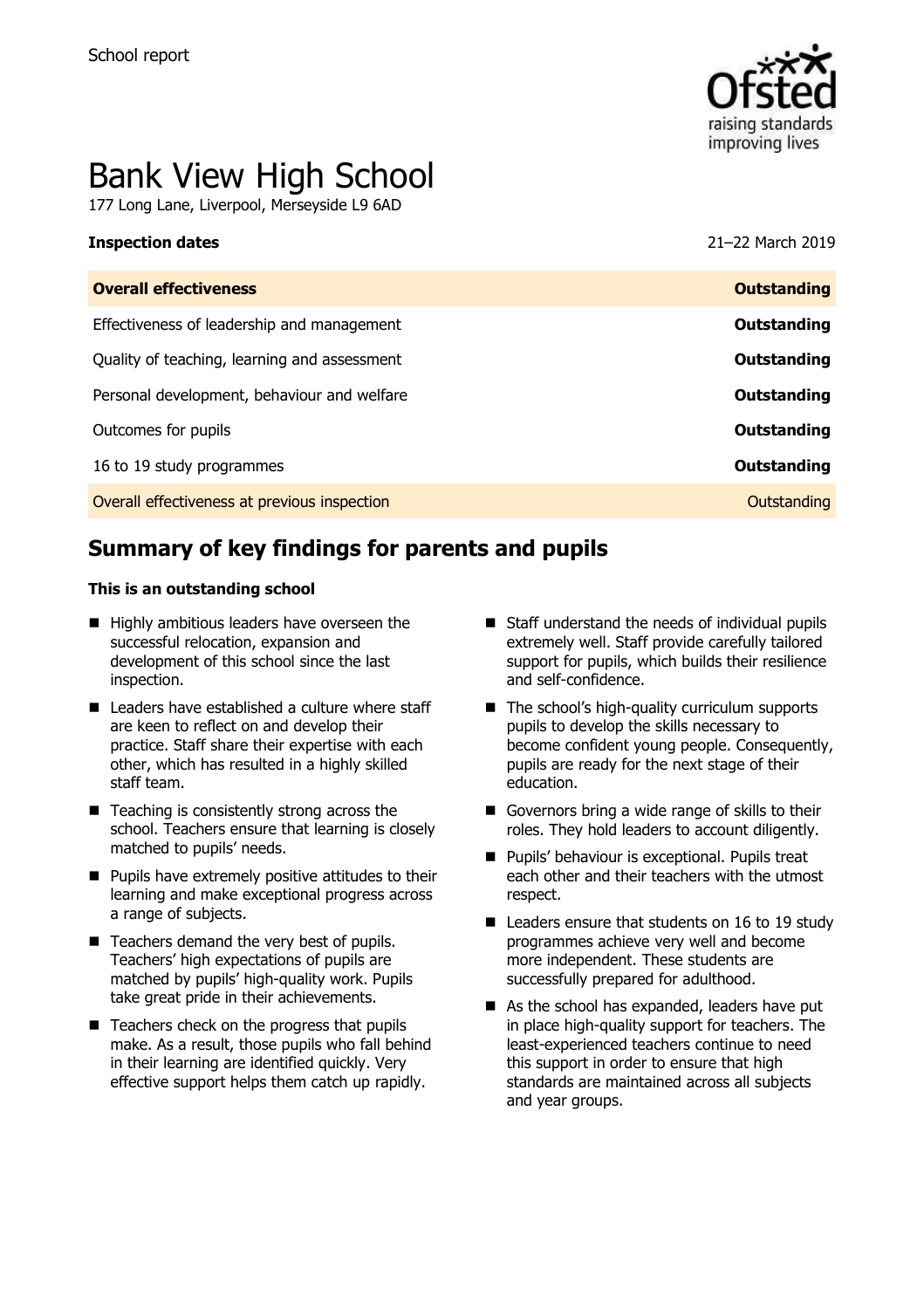

# **Full report**

## **What does the school need to do to improve further?**

■ Continue to check on teaching closely so that teachers new to the profession can review and refine their teaching.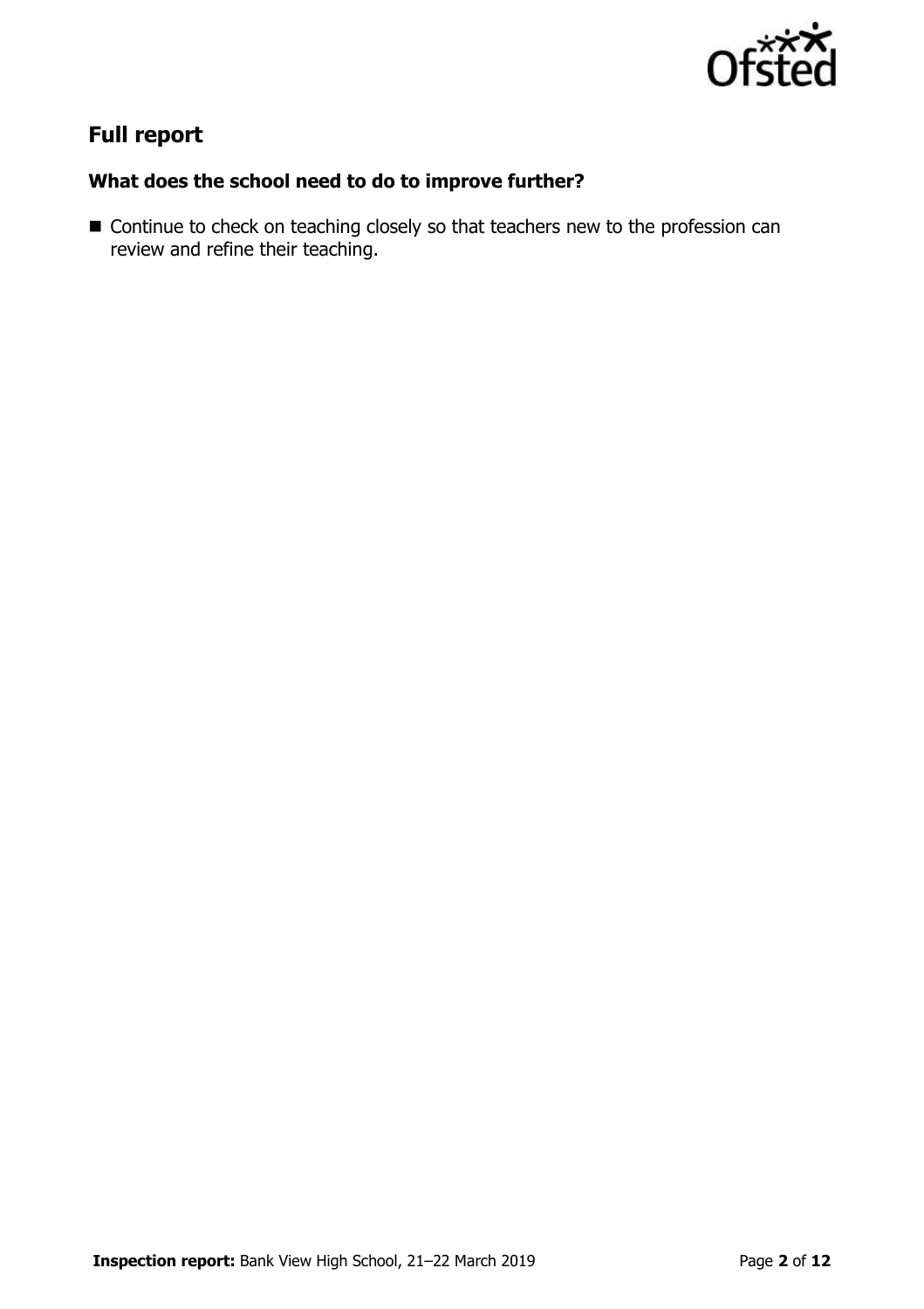

# **Inspection judgements**

#### **Effectiveness of leadership and management Constanding**

- Leaders have overseen significant changes at Bank View High School. Since the last inspection, the school has moved into a new building on a different site. There has also been the addition of a key stage 2 phase. Leaders have successfully maintained the outstanding quality of education since the last inspection.
- The headteacher and senior leaders have a sharp and precise view of the school. This leads to the rapid identification of areas for improvement, which are swiftly addressed. This ensures that the very high standards in the school are maintained.
- $\blacksquare$  Leaders check diligently on the quality of teaching. They use a variety of different approaches to ensure that they have very detailed and up-to-date knowledge of the standard of teaching throughout the school. The systems used to monitor teaching ensure that teachers receive support and challenge to improve their practice. The leastexperienced teachers continue to require this support.
- An extensive programme of training supports staff to develop their skills. There is a clear focus on how staff training will support the improvement of outcomes for pupils. Staff feel highly valued and supported to excel in their careers. At all levels, staff share their skills and knowledge with each other. New members of staff benefit from carefully planned induction procedures, which help them to quickly settle into their new roles.
- The leadership of the school is strong at every level. Middle leaders have an accurate understanding of the strengths of their departments. They are encouraged to develop their leadership skills and obtain nationally recognised qualifications. This helps ensure that the quality of leadership continues to grow.
- Leaders' effective use of additional funding for disadvantaged pupils means that these pupils make exceptional progress.
- The use of catch-up funding for Year 7 pupils is also highly effective. Leaders regularly check the progress pupils are making. Well-planned and timely catch-up interventions ensure that any gaps in learning are quickly addressed.
- With the addition of a key stage 2 department, the school now receives the physical education and sport premium funding. These funds are being spent on improving outdoor provision for younger pupils. This will enable them to benefit from the use of age-appropriate equipment to develop their physical skills.
- The school's curriculum is outstanding. Leaders have a clear rationale for the curriculum. Regular reviews of the curriculum ensure that it continues to meet the needs of all learners. For example, in response to the changing needs of pupils, leaders have developed individual curriculum pathways. This ensures that the needs of pupils with a wide range of different starting points are met. As a result, teaching and learning are very closely matched to pupils' age and their special educational needs.
- Developing independence and life skills as well as academic learning provides the basis for the curriculum. The range of courses, together with the sequencing of learning in achievable steps, inspires pupils to learn. Real-life experiences strengthen learning, for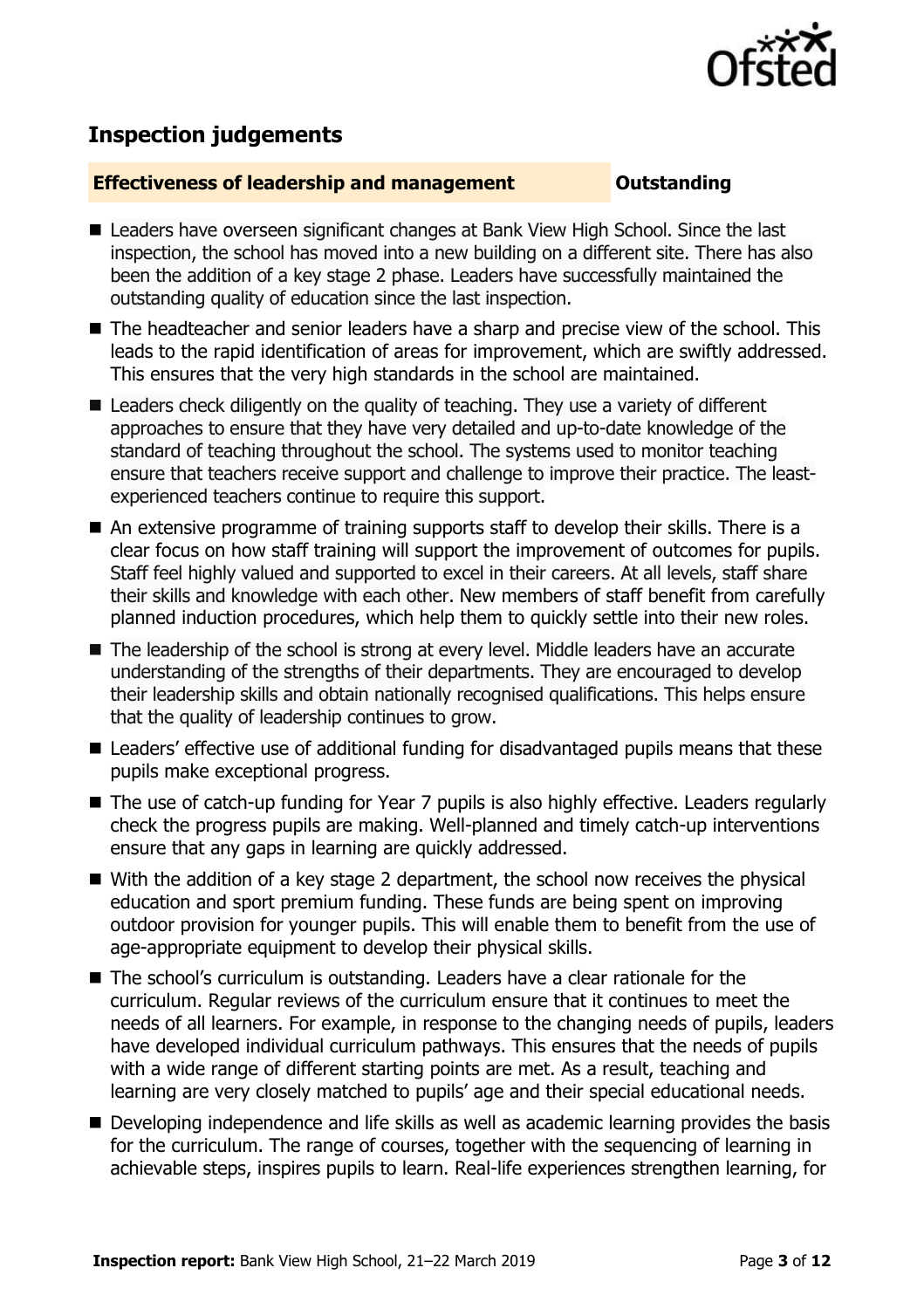

example visiting local shops to practise buying food and working out how much it will cost.

■ Leaders use alternative providers very effectively to broaden the curriculum. Pupils can study subjects not available in school, for example animal care. They can also follow more advanced courses than those available in school, for example in building and construction.

#### **Governance of the school**

- Governors are proud of and very ambitious for the school. They have a very accurate understanding of the school's strengths and have a clear focus on maintaining the high quality of education it provides.
- Governors work very closely alongside senior leaders to provide clear strategic direction. They evaluate the impact of actions on improving outcomes for pupils. This means that they can be sure that the school is providing its pupils with the best possible educational experiences.
- Governors have established strong links with middle leaders. Their accurate knowledge of each department enables them to hold leaders to account.
- Governors played a key role in the introduction of the primary department. They challenged the headteacher and local authority to ensure that the changes did not adversely affect the rest of the school.
- Governors discharge their duties with diligence. They monitor the school's budget carefully. They have a clear understanding of the impact of additional funding. They check that safeguarding arrangements are robust.

### **Safeguarding**

- The arrangements for safeguarding are effective.
- Leaders have established a strong culture of safeguarding in the school. They have established effective systems which put the safety and well-being of pupils at the centre of the school's work. Systems are in place to ensure that pupils are safe when they leave the main site to engage in learning in the community. Staff receive regular safeguarding training. They take swift and appropriate action if they have any concerns about a pupil's well-being.
- Pupils are confident that they can talk to staff if they have any concerns. They report that they feel safe in school, and parents and carers agree. Pupils learn how to stay safe online through the personal and social education curriculum and assemblies.
- There is a link governor for safeguarding. Governors fulfil their statutory responsibilities with regards to safeguarding. Governors receive regular updates about safeguarding and the actions that leaders take to protect vulnerable children.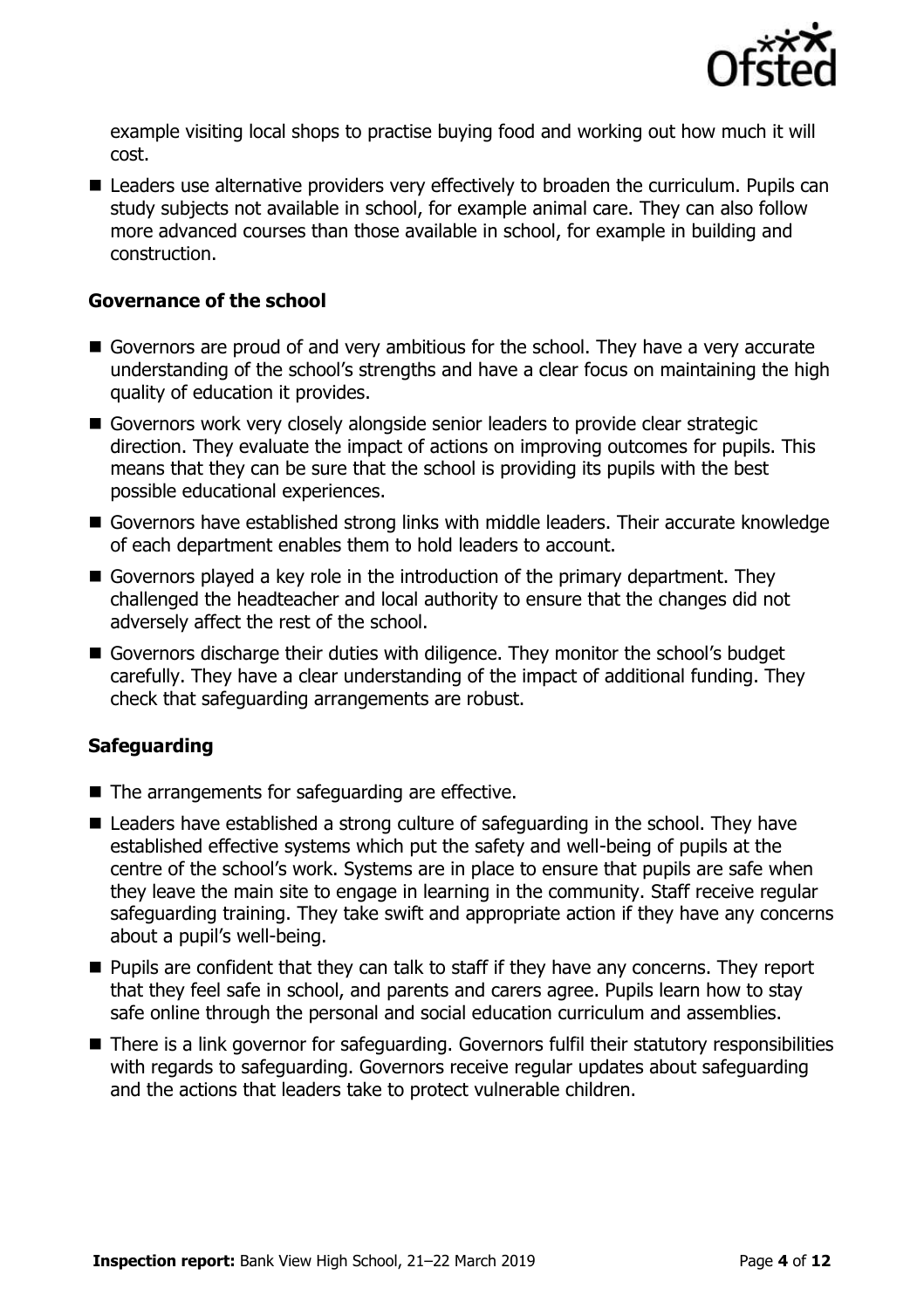

### **Quality of teaching, learning and assessment Outstanding**

- High expectations of teaching and learning are in place across the school. This means that lessons are well planned and there is a clear focus and productive use of time. Pupils know what they must do and comply readily with the adults' instructions.
- Teachers plan lessons that are highly stimulating and capture the interest of pupils. Pupils are very focused and willing to share their knowledge and make new connections in their learning.
- Teachers and support staff work very well together. Staff record pupils' progress throughout the lesson. They use information and communication technology to photograph pupils' achievements. Pupils' progress is assessed using this information and shared with parents.
- Strong relationships between adults and pupils underpin the teaching. Adults work very carefully to give pupils the confidence to learn. Teachers and support staff create safe, supportive classroom environments for pupils to try new things. There is an expectation for pupils to work hard. Pupils respond very well to this.
- Teachers and support staff use questions very effectively to check pupils' understanding. This helps to develop and deepen their learning. For example, in a construction lesson, the teacher used well-chosen questions to check that pupils understood his demonstration before attempting a practical task. As a result, pupils made rapid progress in developing a new skill.
- Staff willingly share good practice with each other. This means that they are confident in adapting activities to meet pupils' needs. The result of this approach is that pupils make excellent progress.
- Pupils' attitudes to learning and their behaviour in class are excellent. Pupils are proud of their work and achievements. Rich and vibrant displays in classrooms celebrate this. The standard of work achieved across the curriculum is strong.
- High-quality teaching generally enables pupils to make exceptional progress across all key stages. However, some teachers new to the profession are still refining their teaching. Diligent monitoring of teaching by leaders provides these staff with very effective support. As a result, teaching in these areas is developing quickly.

#### **Personal development, behaviour and welfare <b>COU COULDER** Outstanding

#### **Personal development and welfare**

- The school's work to promote pupils' personal development and welfare is outstanding.
- This is a happy school. There is a genuine warmth between the pupils and staff. Relationships are strong, and staff know each pupil exceptionally well.
- Pupils are confident and have highly positive attitudes towards learning. They are enthusiastic learners who want to achieve. In lessons, teachers encourage pupils to work independently and in small groups. This helps to develop their confidence.
- Pupils have learned the personal skills needed to receive praise, as well as feedback on how to improve.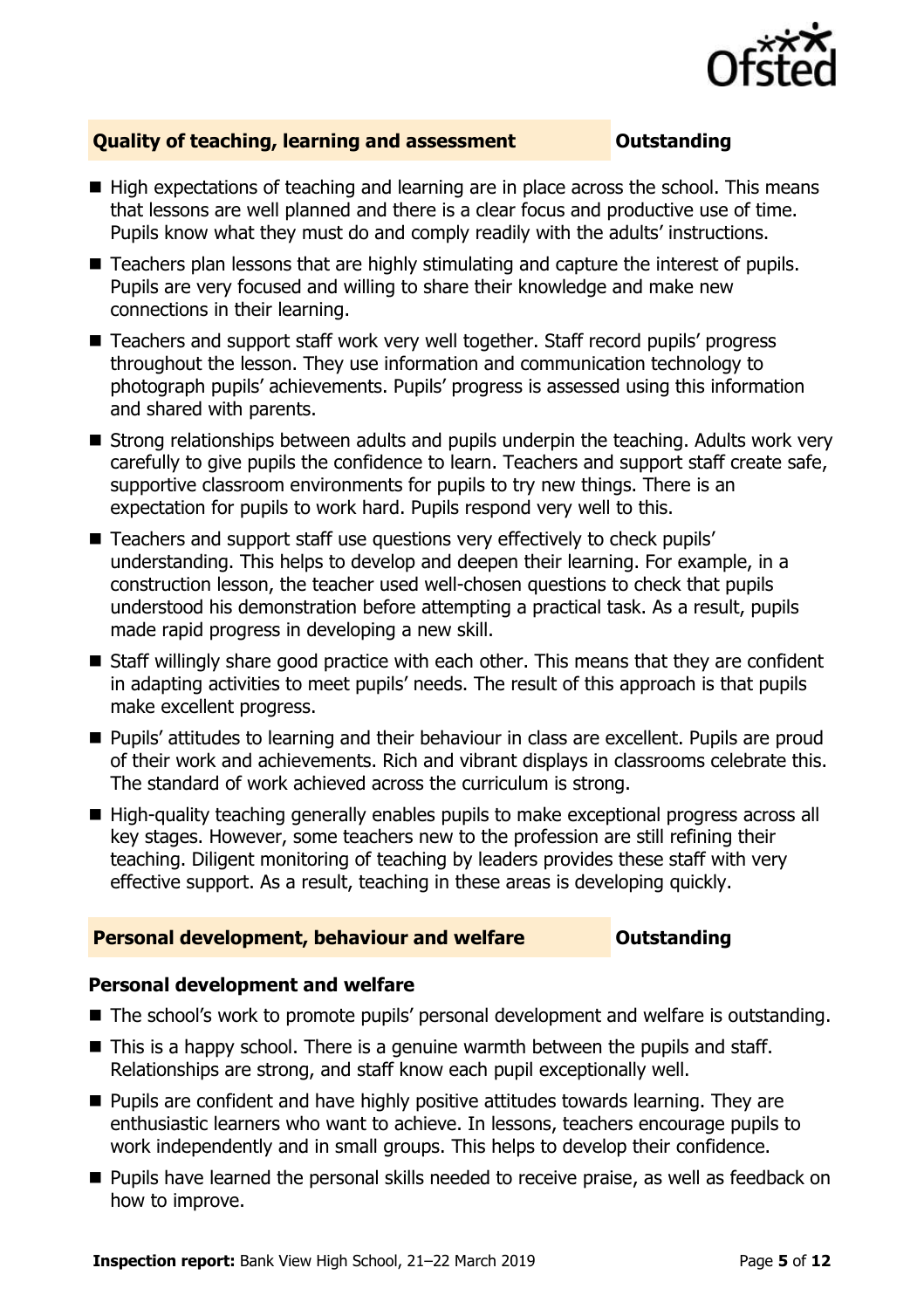

- There is a strong spiritual, moral, social and cultural element to the curriculum. Themed weeks provide opportunities for all pupils to work on a theme or topic. There are opportunities for pupils to take part in activities in the local community. Members of the local community also visit the school. This broadens the experience of pupils.
- Leaders encourage pupils to develop their leadership skills and contribute to the work of the school. Older pupils help younger pupils, for example with the development of their reading skills and at social times. Pupils have a strong voice through the school council. For instance, following feedback from the school council, leaders have introduced lockers for sixth-form students.
- The older pupils learn to travel independently. Through careful planning to develop the necessary skills and confidence, the most able pupils learn how to use public transport. For many pupils, this represents a significant and important achievement.
- The small number of pupils who attend alternative provision attend regularly. Leaders work closely with alternative provision staff to ensure that these pupils follow appropriate qualifications and are kept safe.
- Leaders provide excellent careers information and guidance for pupils. This enables pupils to select the most appropriate courses at key stages 4 and 5. Consequently, year on year, almost all pupils stay in education or training after Year 11.

### **Behaviour**

- The behaviour of pupils is outstanding.
- Leaders have established the right conditions to embed exceptional behaviour across the school. Training has focused on ensuring that all staff have the necessary skills to deal with disruptive behaviour. As a result, disruption during learning is extremely rare. Consequently, no learning time is wasted.
- In lessons and around the school, behaviour is outstanding. At social times, pupils play well together, with many engaging in games. Conduct in the school canteen is excellent.
- Throughout the school, there is consistently calm and orderly conduct. Pupils move around the school very sensibly. They show consideration for staff, other pupils and visitors. Pupils are very polite and well mannered. They are thoughtful and articulate in expressing their views.
- Staff work with pupils to enable them to self-regulate their behaviour. Pupils increasingly choose to use quiet spaces to take time out to calm themselves. This is often without the need for adults to intervene.
- Pupils say that they feel safe at school. They told inspectors that bullying is extremely rare and that, if they have a concern, they are confident to talk to a member of staff. Pupils also say that the staff are there to help them.
- Attendance is consistently better than at similar schools in both the local area and nationally. Despite this, leaders are not complacent. The headteacher is resolute in her determination to continue to improve attendance.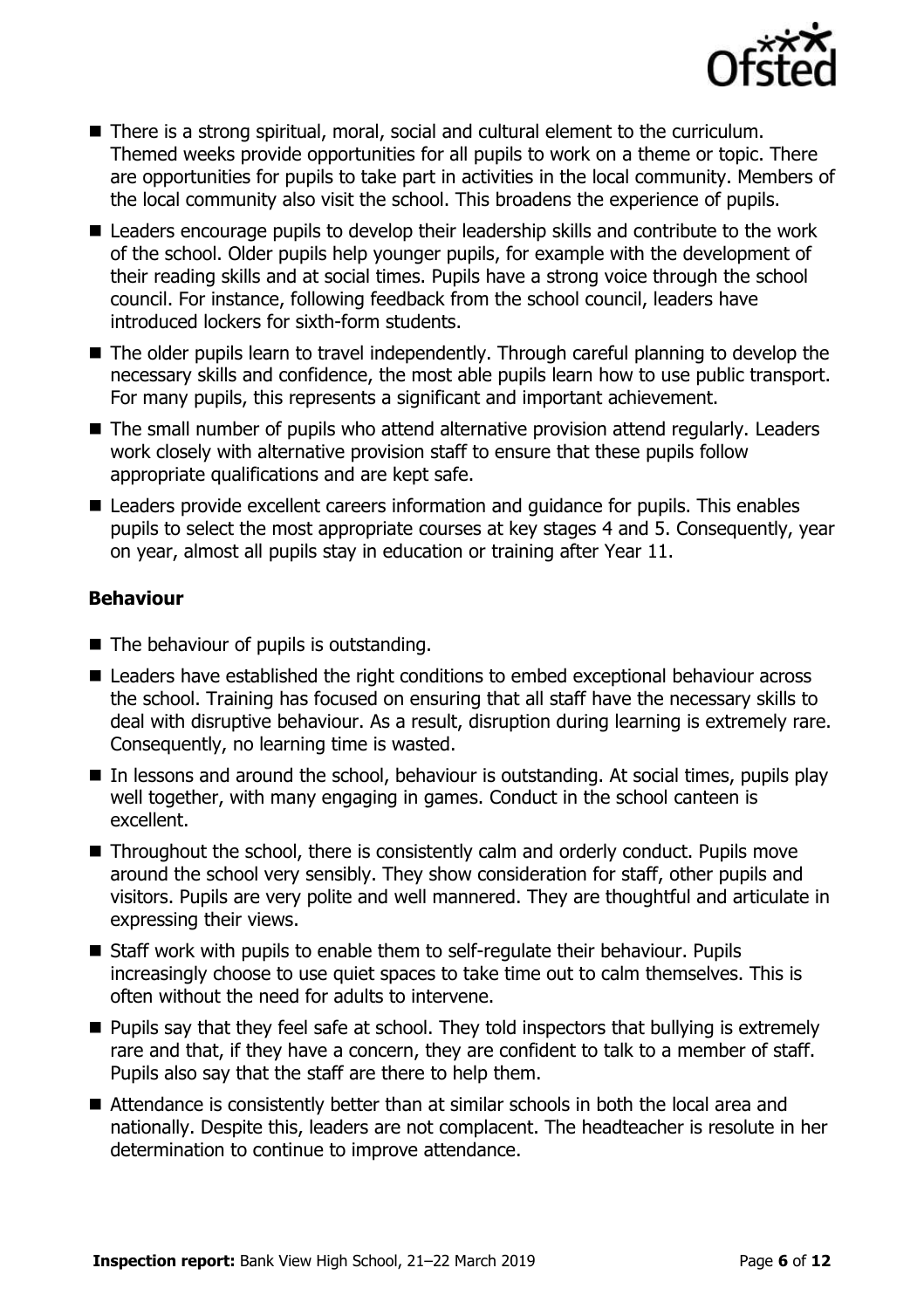

■ Leaders' commitment to meeting the needs of each pupil has meant that there have been no fixed-term exclusions during the last three years.

### **Outcomes for pupils Outstanding**

- Pupils' attainment on entry is almost always well below that expected for their age. From these very low starting points, pupils progress rapidly. This enables pupils to achieve outstanding outcomes.
- Leaders ensure that the curriculum and teaching are very precisely matched to pupils' individual needs. As a result, pupils are very well supported in making the steps needed to move forward in learning.
- Leaders use a highly effective system to set challenging targets for pupils. The school's meticulous approach to assessing pupils' progress means that teachers are able to identify swiftly those pupils who fall behind. Carefully targeted interventions are used to support pupils when they fall behind.
- $\blacksquare$  Evidence in pupils' workbooks, along with that on display around the school, substantiates teachers' and leaders' records. These records show high levels of progress across all year groups in a range of subjects.
- In key stage 4, pupils begin to develop key employability and life skills. They become confident and resilient learners.
- All pupils leave school at the end of key stage 4 or following study in the sixth form with a range of awards and qualifications. All pupils achieve a GCSE qualification in art. Pupils also achieve GCSE or entry-level awards in English, mathematics, science and design and technology.
- All pupils move into the sixth form or gain places at local colleges. The move to a new provider is carefully managed. Pupils are carefully supported so that they can quickly settle into a new environment.
- The progress of disadvantaged pupils in all areas of the curriculum is as good as, and often better than, that of other pupils in the school.

### **16 to 19 study programmes Distances Outstanding**

- The sixth-form leader is ambitious and has high aspirations for students. Staff have developed a strong and purposeful curriculum. This promotes the development of students' academic, personal, social and independence skills.
- Students are safe. They learn in an environment where risk is balanced well with encouraging students' independence. Travel training helps the most able to develop independence and access new experiences.
- Students learn about the practical use of literacy and numeracy skills. There is also a strong focus on developing employability skills. Students learn and practise these skills at school and during regular visits in the local community.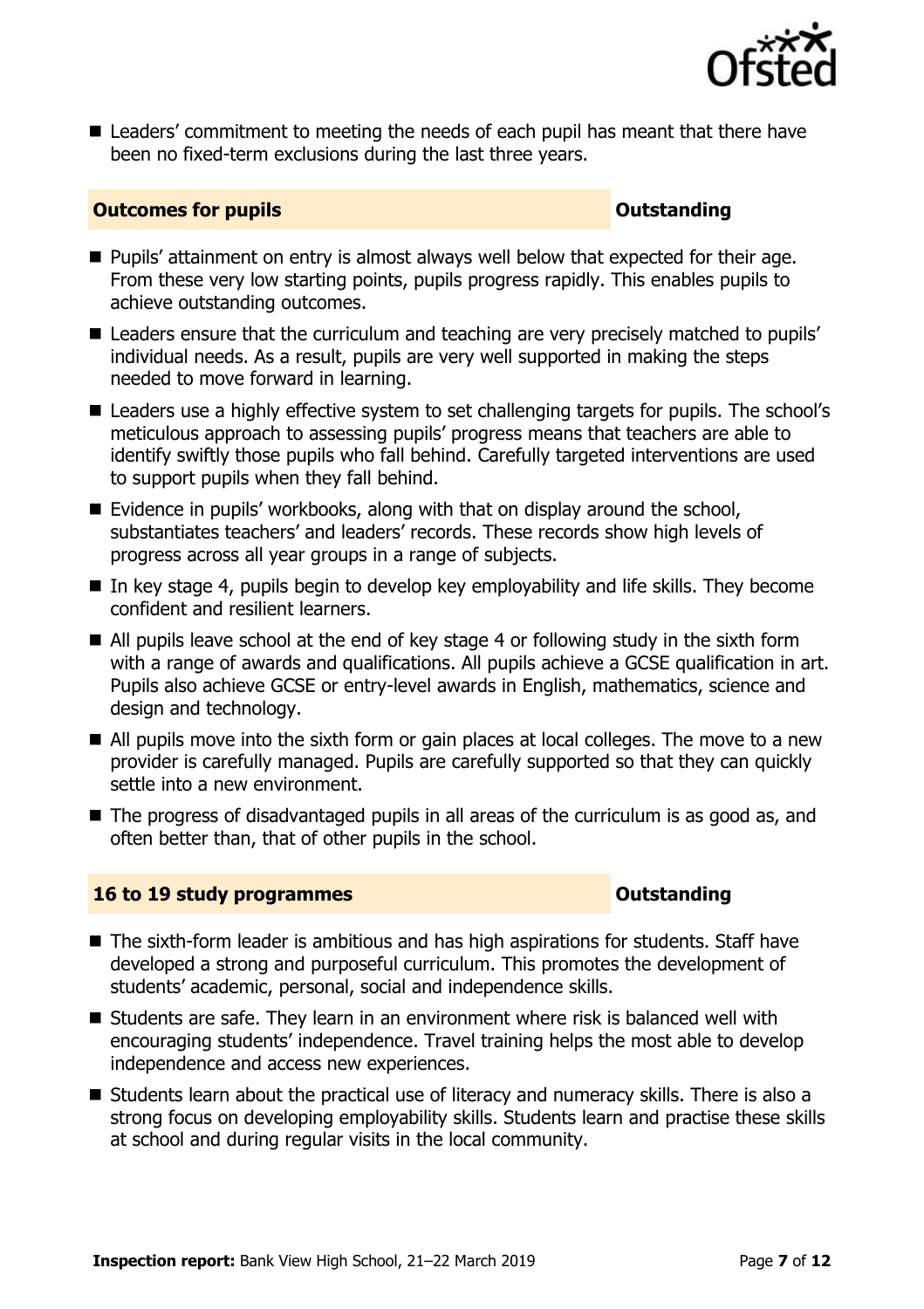

- Effective teaching and detailed assessment arrangements ensure that students improve their communication skills and develop their confidence. Students move successfully to a wide range of destinations after school.
- Teaching is outstanding because the staff know students very well. Teachers plan work which meets students' needs and interests, and which provides challenge to enable them to learn. As a result, students make exceptional progress.
- The school is part of a pilot project for supported internships. This programme is in its second year. Students are able to develop employability skills in the workplace. Last year, some students gained paid employment as a result of this programme.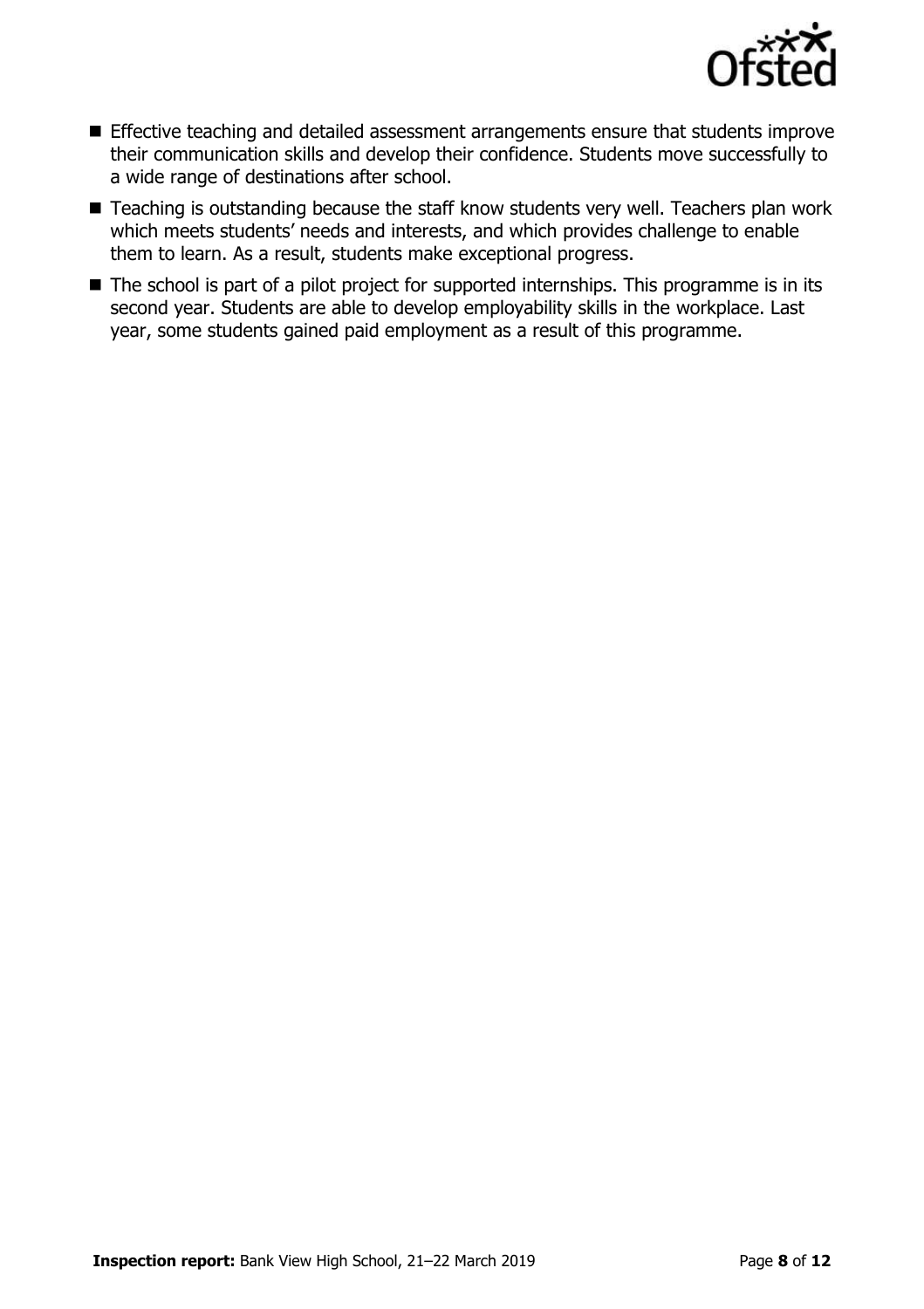

# **School details**

| Unique reference number | 133441    |
|-------------------------|-----------|
| Local authority         | Liverpool |
| Inspection number       | 10057892  |

This inspection of the school was carried out under section 5 of the Education Act 2005.

| Type of school                                           | Special                               |
|----------------------------------------------------------|---------------------------------------|
| School category                                          | Community special                     |
| Age range of pupils                                      | 7 to 19                               |
| Gender of pupils                                         | Mixed                                 |
| Gender of pupils in 16 to 19 study<br>programmes         | Mixed                                 |
| Number of pupils on the school roll                      | 204                                   |
| Of which, number on roll in 16 to 19 study<br>programmes | 33                                    |
| Appropriate authority                                    | The governing body                    |
| Chair                                                    | Colin Sibbald                         |
| <b>Headteacher</b>                                       | Juliette Gelling                      |
| Telephone number                                         | 0151 330 5101                         |
| <b>Website</b>                                           | https://bvhs.co.uk/                   |
| <b>Email address</b>                                     | bankview-ao@bankview.liverpool.sch.uk |
| Date of previous inspection                              | 17-18 June 2014                       |

### **Information about this school**

- Bank View High School is a special school for children and young people with complex learning difficulties. Some pupils have additional needs such as autism spectrum disorder. All pupils have an education, health and care plan.
- Since the last inspection, the school has relocated into a new building on a new site, which it shares with Redbridge High School.
- The current headteacher was appointed in March 2015.
- A key stage 2 department opened in September 2017. This is located on the main Bank View site and at Croxteth Primary School, a local mainstream primary school.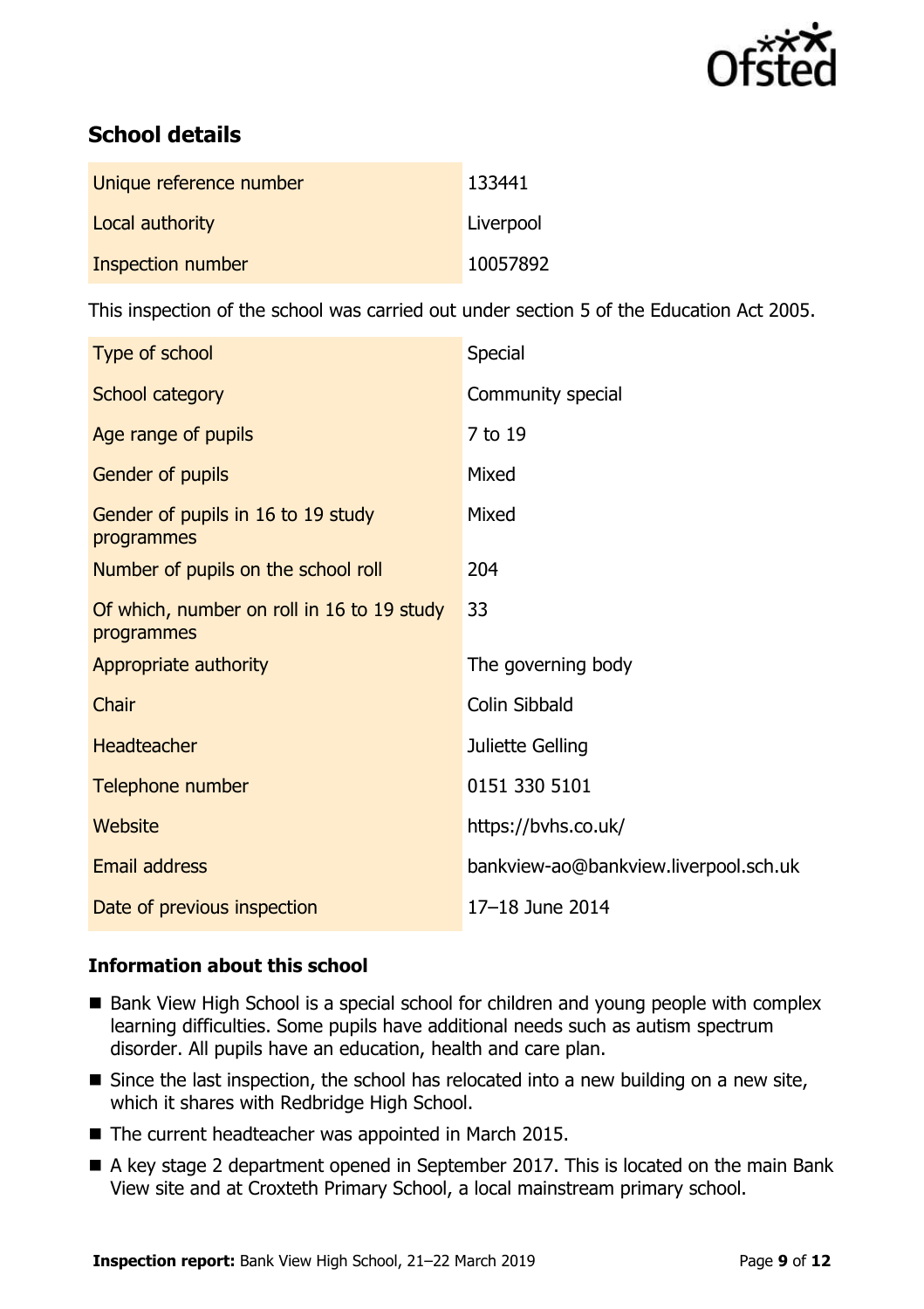

- The proportion of disadvantaged pupils is above the national average.
- The school uses alternative provision for a small number of pupils at the following providers: Active TT Schooling Ltd, Cornerstones Vocational Training, Everton Free School, Greenbank College, Harmonize AP Free School, Myerscough College and West Derby Tuition.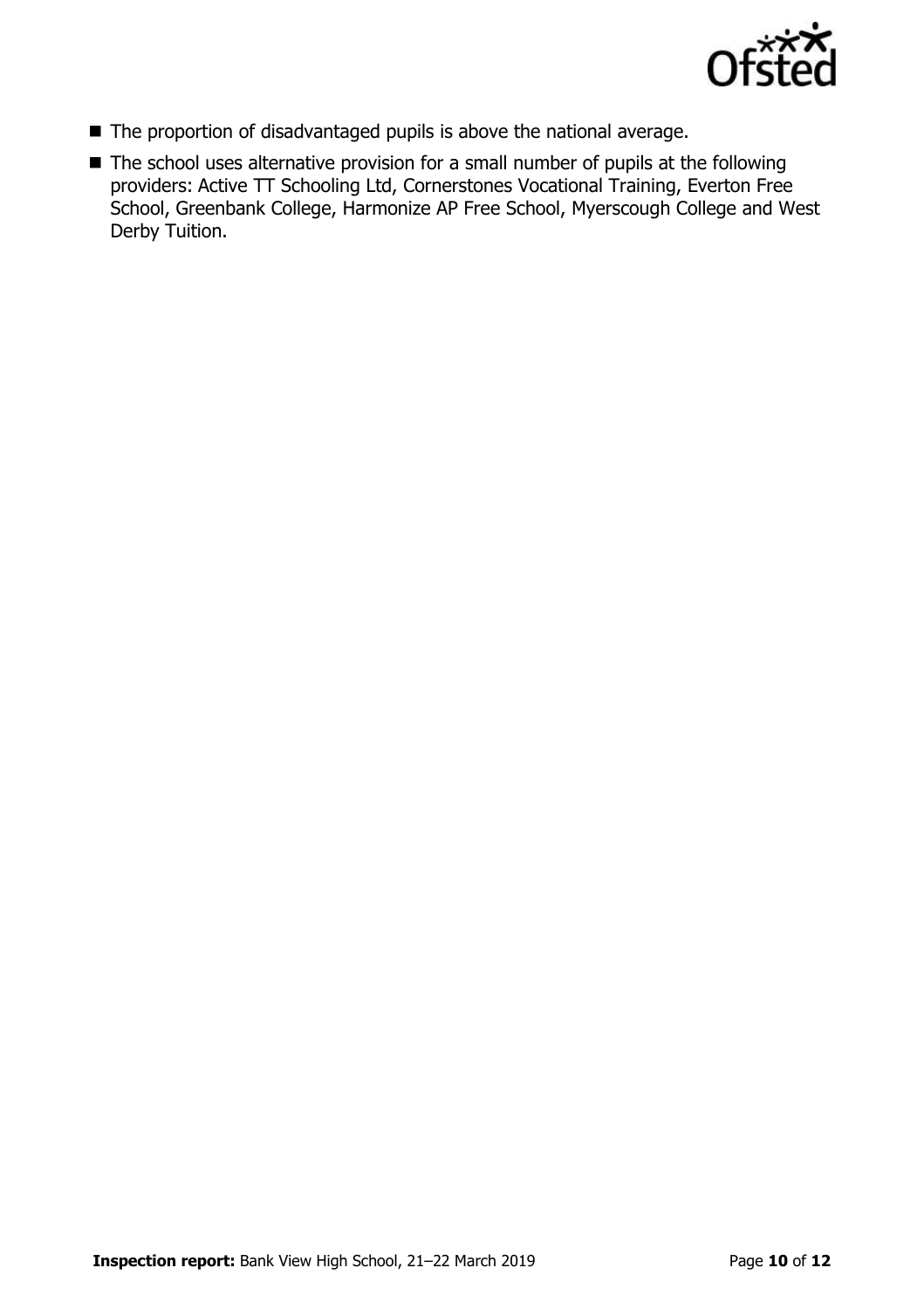

# **Information about this inspection**

- Inspectors visited parts of lessons across a range of subjects, involving all year groups and the sixth form. Joint observations were carried out with the headteacher and senior leaders. During visits to lessons, inspectors spoke to pupils, looked at their workbooks and spoke to staff.
- Inspectors observed and spoke with pupils arriving at school, at breaktime and lunchtime and as they moved between lessons.
- Inspectors held meetings with senior leaders, middle leaders, other staff, members of the governing body and a representative of the local authority to discuss all aspects of the school's work.
- Inspectors considered 16 responses to Parent View, including free-text responses. Inspectors held a meeting with seven parents. Inspectors considered 35 responses to the Ofsted online staff survey. There were no responses to the Ofsted online pupil survey.
- Inspectors held meetings with groups of pupils from each key stage.
- A wide range of school records, documents and information were reviewed and discussed.

#### **Inspection team**

| Mark Burgess, lead inspector | Ofsted Inspector        |
|------------------------------|-------------------------|
| Linda Griffiths              | <b>Ofsted Inspector</b> |
| <b>Maggie Parker</b>         | Ofsted Inspector        |